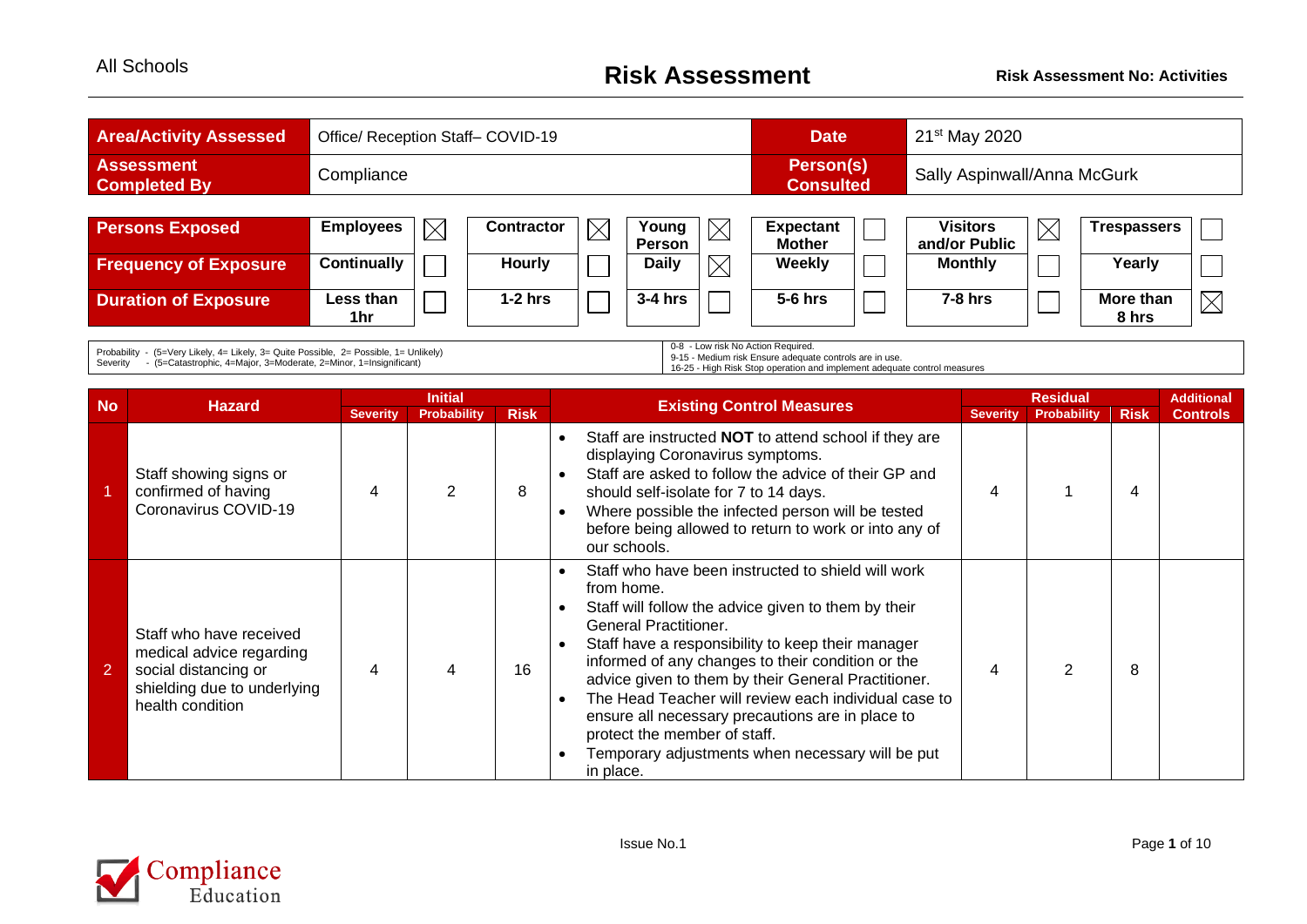|           | <b>Hazard</b>                                    |                 | <b>Initial</b>     |             | <b>Existing Control Measures</b>                                                                                                                                                                                                                                                                                                                                                                                                                                                                                                                                                                                                                                                                                                                                                                                                                                                                                                                                                                                                                                                   |                 | <b>Residual</b> |             |                 |
|-----------|--------------------------------------------------|-----------------|--------------------|-------------|------------------------------------------------------------------------------------------------------------------------------------------------------------------------------------------------------------------------------------------------------------------------------------------------------------------------------------------------------------------------------------------------------------------------------------------------------------------------------------------------------------------------------------------------------------------------------------------------------------------------------------------------------------------------------------------------------------------------------------------------------------------------------------------------------------------------------------------------------------------------------------------------------------------------------------------------------------------------------------------------------------------------------------------------------------------------------------|-----------------|-----------------|-------------|-----------------|
| <b>No</b> |                                                  | <b>Severity</b> | <b>Probability</b> | <b>Risk</b> |                                                                                                                                                                                                                                                                                                                                                                                                                                                                                                                                                                                                                                                                                                                                                                                                                                                                                                                                                                                                                                                                                    | <b>Severity</b> | Probability     | <b>Risk</b> | <b>Controls</b> |
| 3         | Staff displaying symptoms<br>during school hours | 4               | 3                  | 12          | The Head Teacher and/or SLT will be notified<br>$\bullet$<br>immediately.<br>Staff displaying symptoms of Coronavirus will be sent<br>$\bullet$<br>home.<br>All Staff and pupils who have been in contact with the<br>$\bullet$<br>ill person will wash their hands thoroughly for 20<br>seconds.<br>The school will contact the NHS (phone 111) to<br>$\bullet$<br>enquired if persons in contact with a covid 19 case<br>need to self isolate<br>A suspected coronavirus letter will be sent home with<br>$\bullet$<br>each child and parents/cares are asked to monitor<br>the health of their child.                                                                                                                                                                                                                                                                                                                                                                                                                                                                           | 4               | $\overline{2}$  | 8           |                 |
| 4         | Social Distancing in school                      | 4               | 3                  | 12          | All staff MUST practice social distancing. This<br>$\bullet$<br>includes etc:<br>Following all temporary alterations to the school<br>routine and procedures that have been<br>implemented by the school SLT to protect both<br>the staff and pupils.<br>Protective screen installed to desk area if no<br>$\blacksquare$<br>protection is already in place.<br>Staff are required to wash their hands for 20<br>$\blacksquare$<br>seconds regularly throughout the day.<br>To prevent cross contamination, All tools and<br>$\blacksquare$<br>equipment will be disinfected after use.<br>Where possible staff will refrain from stooping<br>down to a child's height and avoid close face to<br>face contact.<br>Staff are instructed to maintain a 2 metres (6ft)<br>٠<br>distance at all times.<br>Floor markings in place to promote the 2-metre<br>٠<br>distancing advice.<br>Staff are discouraged from gathering in large<br>groups.<br>All maintenance and repair jobs are scheduled<br>outside of school hours.<br>Non-essential visits to be limited.<br>$\blacksquare$ | 4               | $\overline{2}$  | 8           |                 |

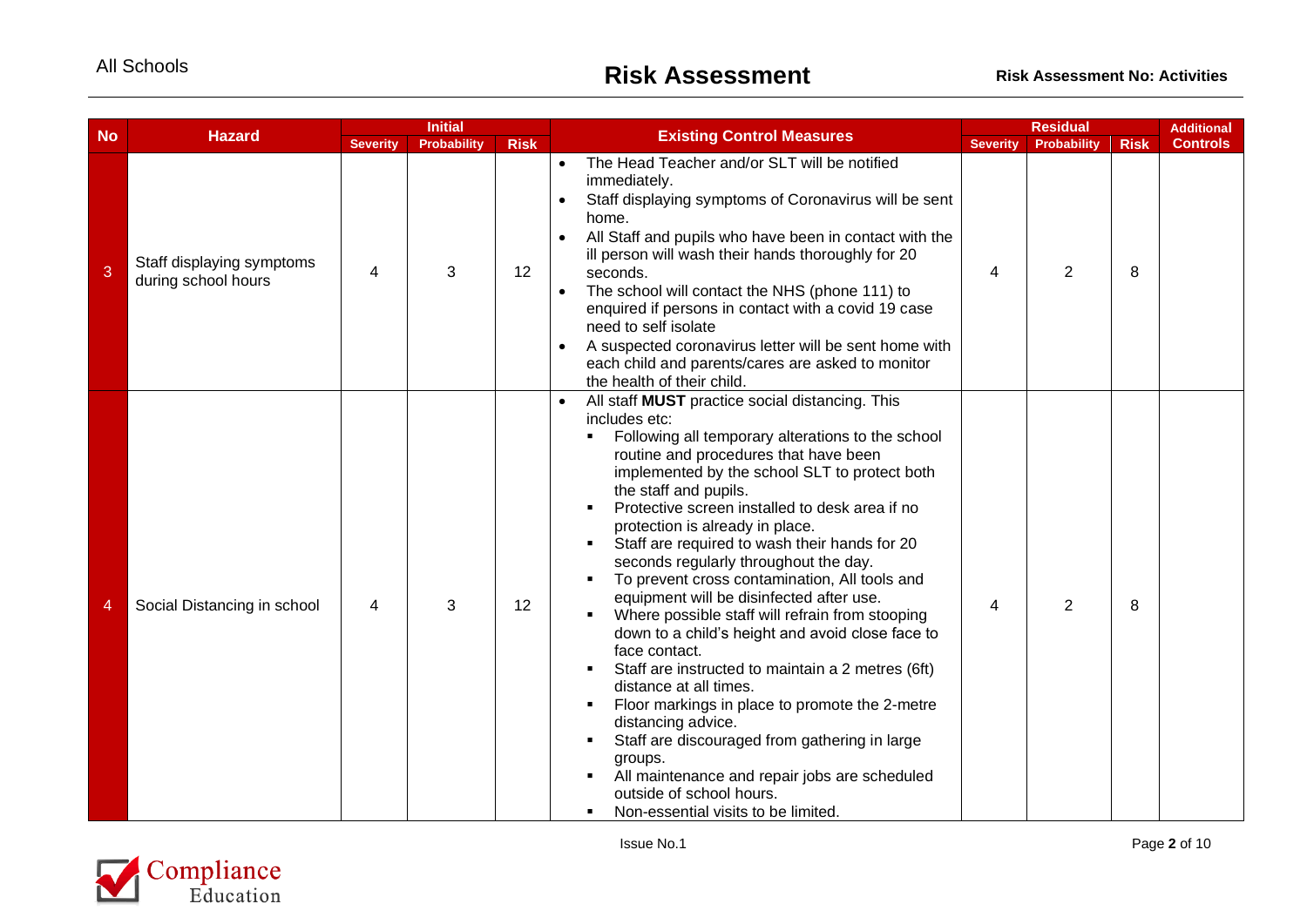| <b>No</b> | <b>Hazard</b>                 | <b>Initial</b>  |                    |             | <b>Existing Control Measures</b>                                                                                                                                                                                                                                                                                        |                 | <b>Residual</b> |             |                 |
|-----------|-------------------------------|-----------------|--------------------|-------------|-------------------------------------------------------------------------------------------------------------------------------------------------------------------------------------------------------------------------------------------------------------------------------------------------------------------------|-----------------|-----------------|-------------|-----------------|
|           |                               | <b>Severity</b> | <b>Probability</b> | <b>Risk</b> |                                                                                                                                                                                                                                                                                                                         | <b>Severity</b> | Probability     | <b>Risk</b> | <b>Controls</b> |
| 57        | Cleaning up of bodily fluids. | 3               |                    | 9           | Suitable PPE have been provided by the school<br>(cover shoes, disposable apron/gloves, facemask<br>and goggles)<br>The Body fluid clean-up kit is used to clean up the<br>substance.<br>All waste and contaminated cleaning up materials<br>are double bagged and disposed of as clinical waste<br>The area is cleaned | ົ               |                 | 3           |                 |

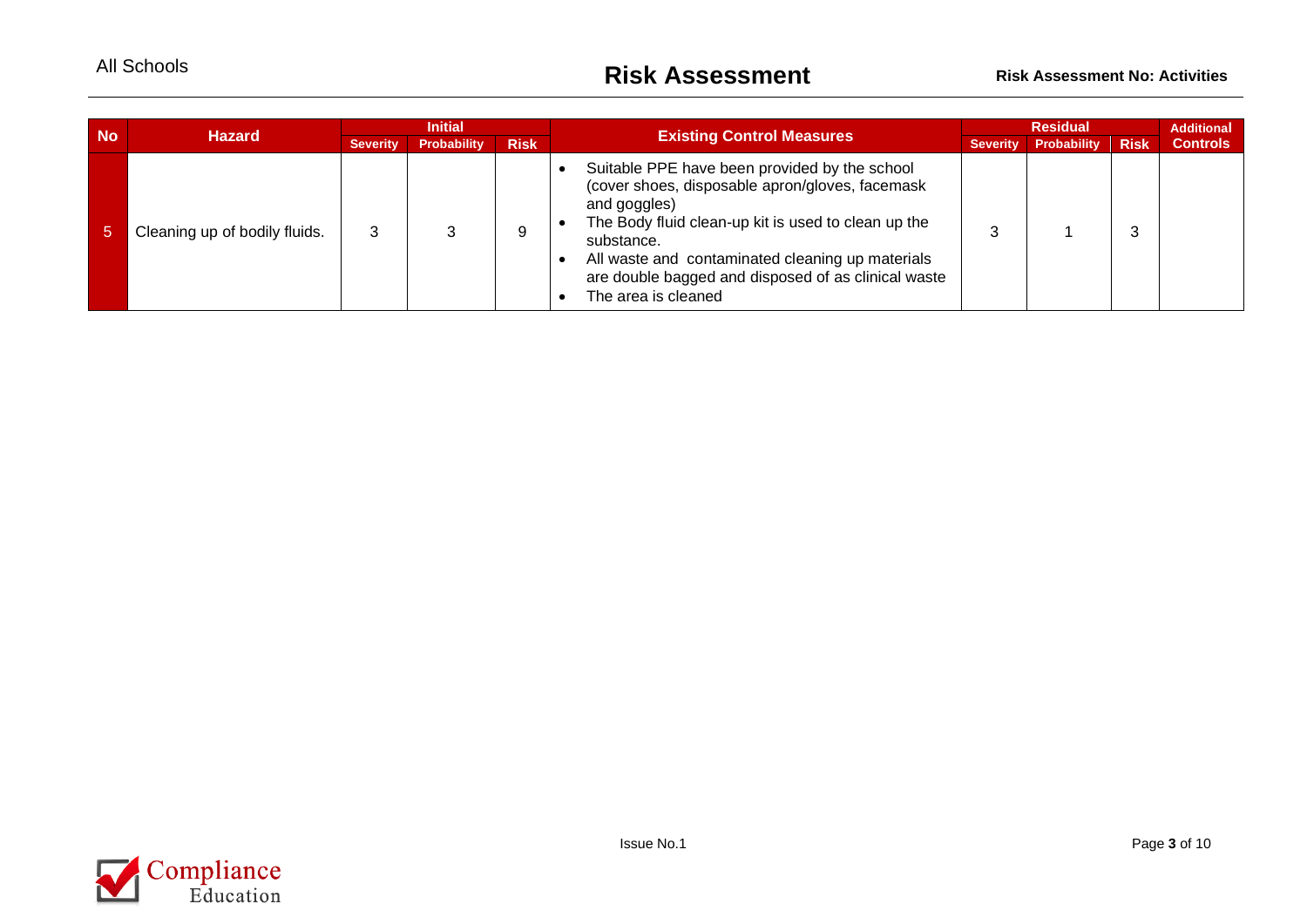|           |                                                                 | <b>Initial</b>  |                    |             |                                                                                                                                                                                                                                                                                                                                                                                                                                                                                                                                                                                                                                                                                                                                                                                                                                                                                                                                                                                                                                                                                                                                                                                                                                                                                                                                                                                                                                                                                                                                                                                                                                                                                                       | <b>Residual</b> |                    |             | <b>Additional</b> |
|-----------|-----------------------------------------------------------------|-----------------|--------------------|-------------|-------------------------------------------------------------------------------------------------------------------------------------------------------------------------------------------------------------------------------------------------------------------------------------------------------------------------------------------------------------------------------------------------------------------------------------------------------------------------------------------------------------------------------------------------------------------------------------------------------------------------------------------------------------------------------------------------------------------------------------------------------------------------------------------------------------------------------------------------------------------------------------------------------------------------------------------------------------------------------------------------------------------------------------------------------------------------------------------------------------------------------------------------------------------------------------------------------------------------------------------------------------------------------------------------------------------------------------------------------------------------------------------------------------------------------------------------------------------------------------------------------------------------------------------------------------------------------------------------------------------------------------------------------------------------------------------------------|-----------------|--------------------|-------------|-------------------|
| <b>No</b> | <b>Hazard</b>                                                   | <b>Severity</b> | <b>Probability</b> | <b>Risk</b> | <b>Existing Control Measures</b>                                                                                                                                                                                                                                                                                                                                                                                                                                                                                                                                                                                                                                                                                                                                                                                                                                                                                                                                                                                                                                                                                                                                                                                                                                                                                                                                                                                                                                                                                                                                                                                                                                                                      | <b>Severity</b> | <b>Probability</b> | <b>Risk</b> | <b>Controls</b>   |
| $6 \,$    | Stopping the virus from<br>spreading<br><b>Personal Hygiene</b> | 4               | 3                  | 12          | <b>Transmission</b><br>The virus that causes COVID-19 is mainly<br>transmitted through droplets generated when an<br>infected person coughs or sneezes.<br>This virus can be readily isolated from respiratory<br>$\bullet$<br>secretions?<br>There are two routes by which COVID-19 can be<br>$\bullet$<br>spread: directly from close contact with an infected<br>person (within 2 metres) where respiratory secretions<br>can enter the eyes, mouth, nose or airways - this risk<br>increases the longer someone has close contact with<br>an infected person who has symptoms.<br>Secondly, indirectly by touching a surface, object or<br>$\bullet$<br>the hand of an infected person that has been<br>contaminated with respiratory secretions and then<br>touching one's own mouth, nose, or eyes.<br>Handwashing<br>Handwashing is one of the most important ways of<br>controlling the spread of infections,<br>The recommended method is the use of liquid soap,<br>$\bullet$<br>warm water and paper towels.<br>Always wash hands after using the toilet, before<br>$\bullet$<br>eating or handling food, and as soon as you enter<br>and before you leave site.<br><b>Coughing and sneezing</b><br>Coughing and sneezing easily spread infections.<br>Children and adults should be encouraged to cover<br>their mouth and nose with a tissue.<br>Wash hands after using or disposing of tissues.<br>$\bullet$<br>Spitting should be discouraged.<br>$\bullet$<br>Personal protective equipment (PPE).<br>PPE will be provided and worn where necessary.<br><b>After School visit</b><br>Upon returning home all staff are instructed to<br>change out of their work clothing and shower. | 4               | 1                  | 4           |                   |

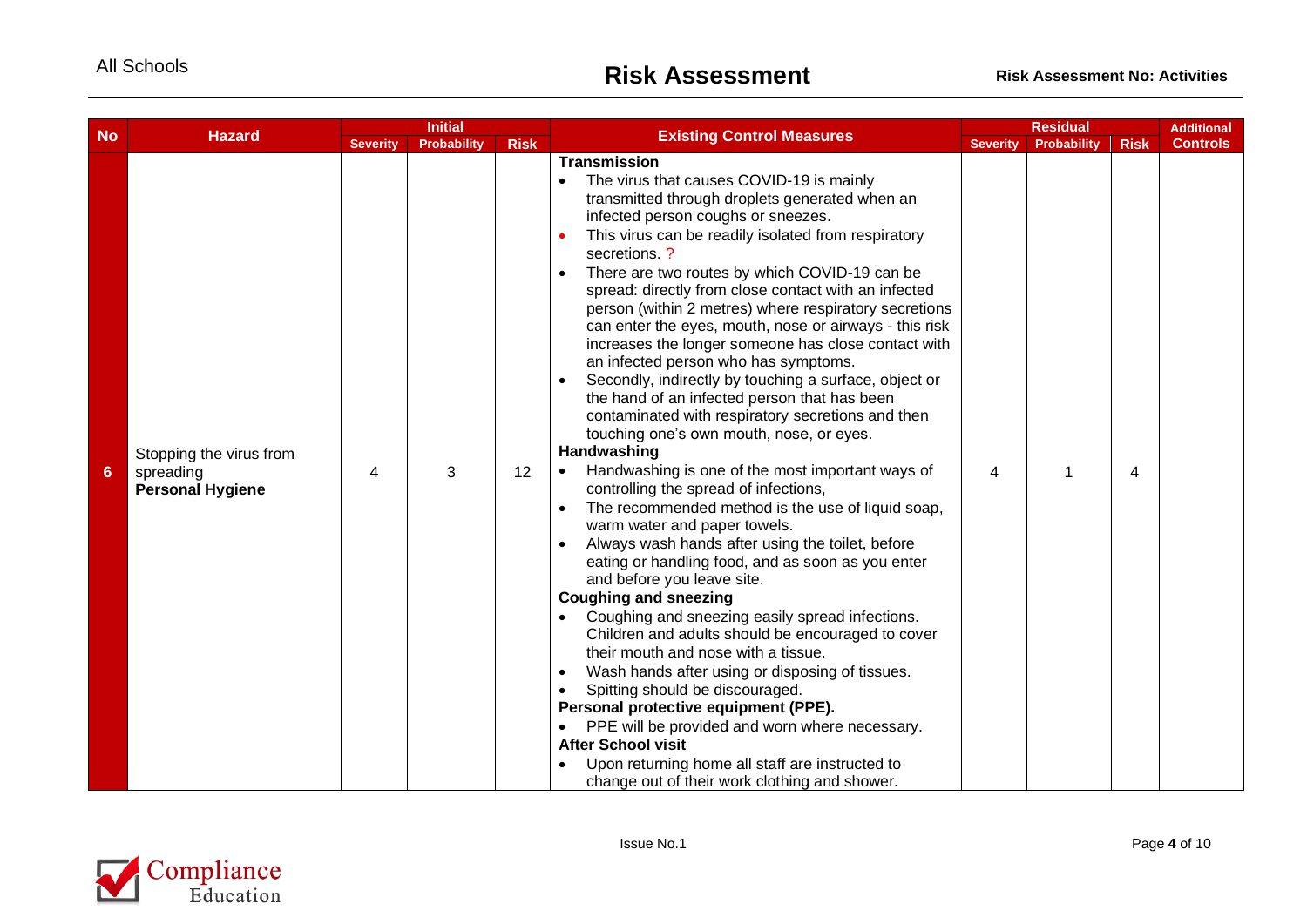| <b>No</b> | <b>Hazard</b>       |                 | <b>Initial</b>     |             | <b>Existing Control Measures</b>                                                                                                                                                                                                                                                                                                                                                                                                                                                                                                                                                                                                                                                                                                                                                                                                                                                                                                                                                                                        |                 | <b>Residual</b> |             | <b>Additional</b> |
|-----------|---------------------|-----------------|--------------------|-------------|-------------------------------------------------------------------------------------------------------------------------------------------------------------------------------------------------------------------------------------------------------------------------------------------------------------------------------------------------------------------------------------------------------------------------------------------------------------------------------------------------------------------------------------------------------------------------------------------------------------------------------------------------------------------------------------------------------------------------------------------------------------------------------------------------------------------------------------------------------------------------------------------------------------------------------------------------------------------------------------------------------------------------|-----------------|-----------------|-------------|-------------------|
|           |                     | <b>Severity</b> | <b>Probability</b> | <b>Risk</b> |                                                                                                                                                                                                                                                                                                                                                                                                                                                                                                                                                                                                                                                                                                                                                                                                                                                                                                                                                                                                                         | <b>Severity</b> | Probability     | <b>Risk</b> | <b>Controls</b>   |
|           | Work related stress | 3               | 3                  | 9           | All staff receive regular supervision/development<br>$\bullet$<br>reviews where workload, etc., can be discussed<br>There is an open-door policy so that staff can<br>$\bullet$<br>approach their manager to discuss any potential<br>stress factors<br>Stress assessments and awareness training is<br>available for those identified as at risk, or for staff<br>members who feel it would be beneficial.                                                                                                                                                                                                                                                                                                                                                                                                                                                                                                                                                                                                             | 3               |                 | 3           |                   |
| 8         | Fire Equipment      | 5               | 3                  | 15          | Fire Risk Assessment completed in accordance with<br>$\bullet$<br>the Regulatory Reform (Fire Safety) Order 2005.<br>Where there is adequate fire detection & means<br>$\bullet$<br>of escape is directly out of the occupied room;<br>cross corridor fire doors should be held open<br>with sonic release fittings (dorgard) or on ground<br>floors only - wedged open to allow free flow of<br>pedestrians (balance of risk measure)<br>All alarm and emergency lighting systems are<br>maintained by appointed competent contractor.<br>COVID-19 risk assessments are requested and<br>checked before contractors are allowed on site.<br>The School Caretaker/Site Manger is responsible for<br>$\bullet$<br>checking all Fire Detection Equipment within the<br>building(s) as per the school fire logbook.<br>Regular fire evacuation drills are practiced termly as<br>a minimum<br>Caretakers/Site Managers are trained<br>$\bullet$<br>Smoking prohibited in the building in line with current<br>legislation. | 5               |                 | 5           |                   |

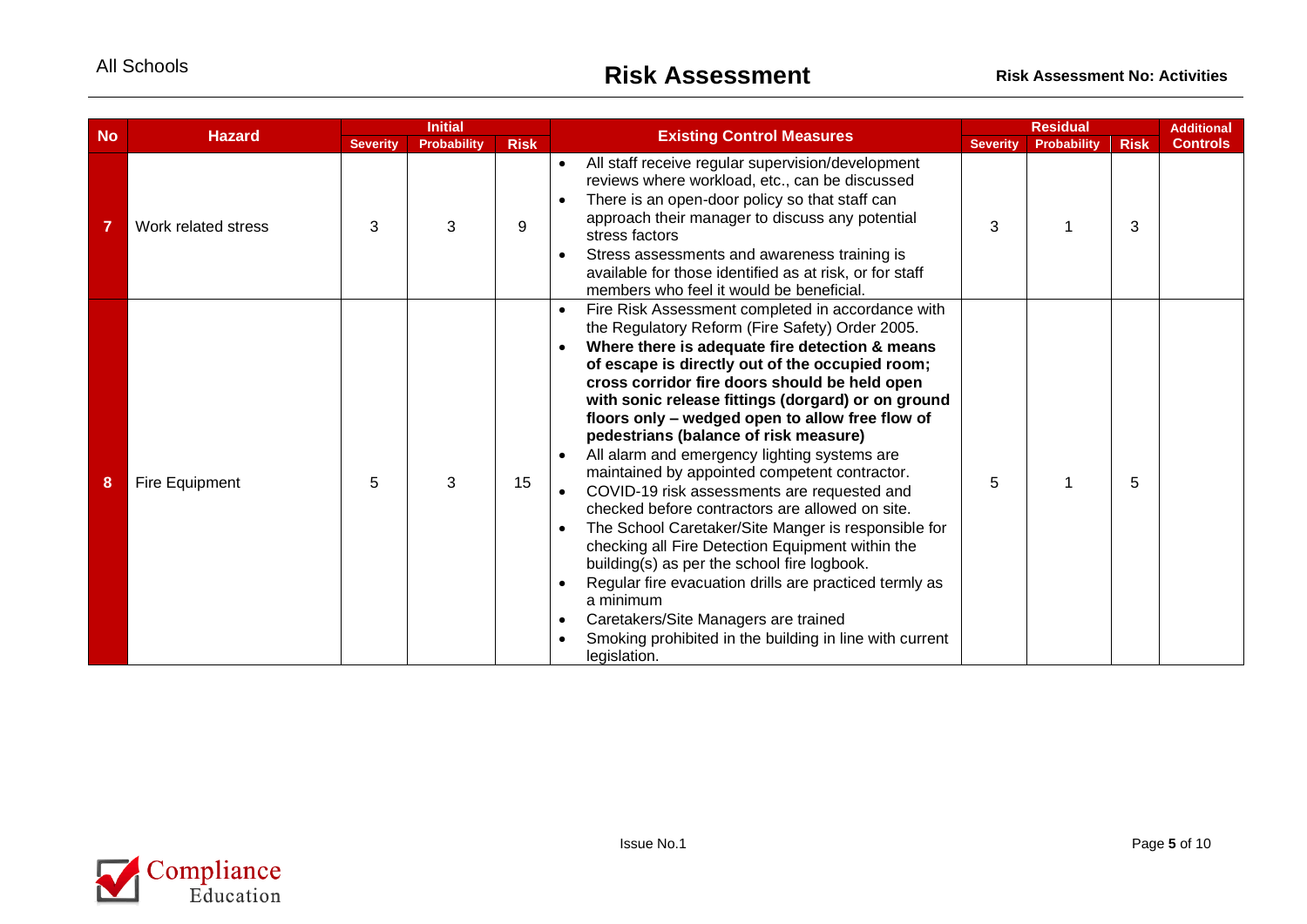|    | <b>No</b><br><b>Hazard</b>                                                                                                                                                                                  |                 | <b>Initial</b>     |             | <b>Existing Control Measures</b>                                                                                                                                                                                                                                                                                                                                                                                                                                                                                                                                                                                    |                 | <b>Residual</b> |             |                 |
|----|-------------------------------------------------------------------------------------------------------------------------------------------------------------------------------------------------------------|-----------------|--------------------|-------------|---------------------------------------------------------------------------------------------------------------------------------------------------------------------------------------------------------------------------------------------------------------------------------------------------------------------------------------------------------------------------------------------------------------------------------------------------------------------------------------------------------------------------------------------------------------------------------------------------------------------|-----------------|-----------------|-------------|-----------------|
|    |                                                                                                                                                                                                             | <b>Severity</b> | <b>Probability</b> | <b>Risk</b> |                                                                                                                                                                                                                                                                                                                                                                                                                                                                                                                                                                                                                     | <b>Severity</b> | Probability     | <b>Risk</b> | <b>Controls</b> |
| 9  | Electricity and electrical<br>equipment                                                                                                                                                                     | 5               | 3                  | 15          | Fixed electrical installation inspected.<br>PAT testing up to date<br>A Residual Current Device (RCD) is used when<br>necessary.<br>Extension reels are fully unwound before use.<br>All equipment is maintained and subject to<br>regular checks as instructed in the manufacture's<br>guidelines.<br>Daily visual checks are completed by Staff, any<br>defective or damaged equipment is taken out of<br>use until fixed or replaced.<br>All electric cables are stored away under<br>workstations, this prevents any cables from<br>being pulled and becoming defective.<br>Staff familiar with equipment used. | 5               |                 | 5           |                 |
| 10 | Manual Handling -<br>carrying, lifting, pulling,<br>pushing heavy loads e.g.<br>furniture, PCs, stationary<br>Staff - could suffer from<br>back pain if heavy/bulky<br>objects carried incorrectly          | 3               | 4                  | 12          | Manual Handling is avoided wherever possible; staff<br>$\bullet$<br>are advised never to lift anything beyond their<br>capabilities.<br>The top shelves are used for storage of light objects<br>only.<br>Lifting aids are used when needed.<br>$\bullet$                                                                                                                                                                                                                                                                                                                                                           | 3               | $\overline{2}$  | 6           |                 |
| 11 | <b>DSE</b><br>Staff - may suffer from<br>upper limb disorders<br>(associated with repetitive<br>actions) from regular PC<br>use or suffer from<br>eyestrain/headache if<br>lighting/screen image is<br>poor | 3               | 4                  | 12          | Necessary intervention is acted upon.<br>$\bullet$<br>Any problems identified prompt a full assessment<br>$\bullet$<br>with the findings reported to the head teacher, and<br>arrangements are made for remedial action to be<br>taken.<br>Work scheduled so that staff have regular breaks<br>$\bullet$<br>from the computer.<br>DSE assessments carried out previously.<br>$\bullet$<br>Training in new software use provided as necessary.<br>$\bullet$                                                                                                                                                          | 3               | $\overline{2}$  | 6           |                 |

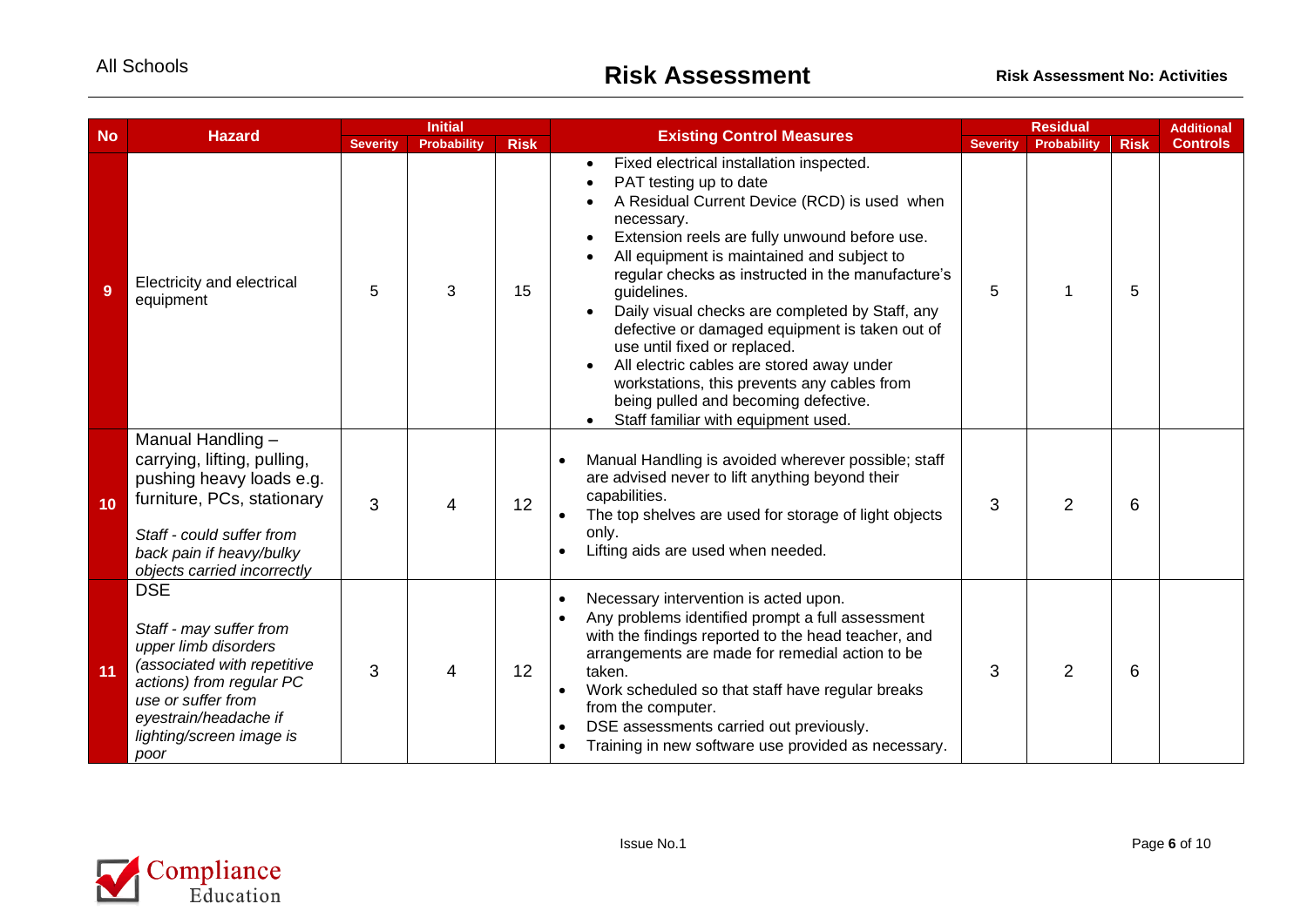| <b>No</b> | <b>Hazard</b>                                                                                                                    |                 | <b>Initial</b>     |             | <b>Existing Control Measures</b>                                                                                                                                                                                                                                                                                                                                                                                                                                                                                                                                                                                                                         | <b>Residual</b> |                    |                | <b>Additional</b> |
|-----------|----------------------------------------------------------------------------------------------------------------------------------|-----------------|--------------------|-------------|----------------------------------------------------------------------------------------------------------------------------------------------------------------------------------------------------------------------------------------------------------------------------------------------------------------------------------------------------------------------------------------------------------------------------------------------------------------------------------------------------------------------------------------------------------------------------------------------------------------------------------------------------------|-----------------|--------------------|----------------|-------------------|
|           |                                                                                                                                  | <b>Severity</b> | <b>Probability</b> | <b>Risk</b> |                                                                                                                                                                                                                                                                                                                                                                                                                                                                                                                                                                                                                                                          | <b>Severity</b> | <b>Probability</b> | <b>Risk</b>    | <b>Controls</b>   |
| 12        | Use of COSHH chemicals<br>and materials                                                                                          | 4               | 3                  | 12          | All staff members who use COSHH materials have<br>received training in the safe use.<br>COSHH risk assessments/Material Data Sheets are<br>$\bullet$<br>available for all materials used and have been<br>shared with the staff concerned.<br>COSHH materials are never mixed together.<br>$\bullet$<br>When diluting a COSHH substance, the substance is<br>$\bullet$<br>always added to the water rather than the other way<br>around.<br>PPE is worn in accordance with COSHH risk<br>assessments and MSDS.<br>All COSHH materials are stored in a secure place<br>$\bullet$<br>(e.g. locked cupboard or storeroom) away from<br>unauthorised persons | $\overline{4}$  |                    | $\overline{4}$ |                   |
| 13        | Unauthorised<br>Access/Personal<br>Attack/Conflict with<br>Parents and Children<br>Including unauthorised<br>access to building. | 4               | 3                  | 12          | Staff are aware of any volatile families and deal with<br>$\bullet$<br>them as advised by head.<br>Means of raising the alarm available.<br>$\bullet$<br>Security glass in place.<br>$\bullet$<br>Door release inside reception.<br>$\bullet$<br>Only staff have access keys.<br>$\bullet$<br>CCTV in operation.<br>$\bullet$<br>Electronic signing in is in place. Touch screen<br>$\bullet$<br>signing in systems should be disabled for<br>visitors - manual log by reception staff.<br>Electronic systems that log staff in/out via a fob<br>should still be used                                                                                    | 4               | $\overline{2}$     | 8              |                   |
| 14        | Environmental hazards<br>a) Thermal Comfort<br>Staff - may feel too hot/cold<br>or suffer other general<br>discomfort            | $\overline{2}$  | 3                  | 6           | Building temperatures kept to a comfortable<br>$\bullet$<br>temperature as possible with supplementary<br>heating/cooling available when necessary.<br>Offices are adequately ventilated<br>$\bullet$                                                                                                                                                                                                                                                                                                                                                                                                                                                    | $\overline{2}$  | 1                  | $\overline{2}$ |                   |

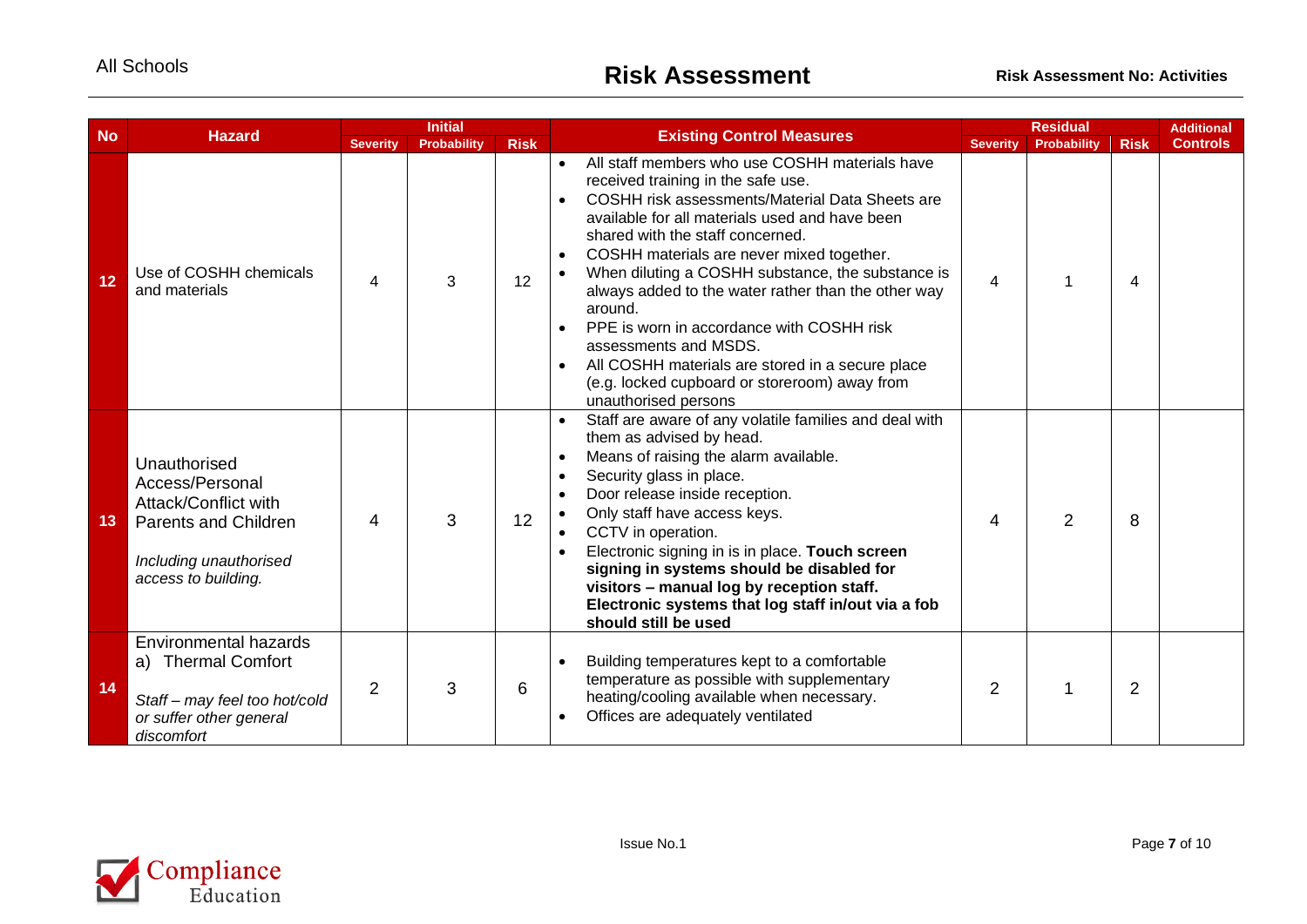| <b>No</b> | <b>Hazard</b>                                                                                                          |                 | <b>Initial</b>     |             |                                                                                                                                                                                                                   |                 | <b>Residual</b>    |             |                 |
|-----------|------------------------------------------------------------------------------------------------------------------------|-----------------|--------------------|-------------|-------------------------------------------------------------------------------------------------------------------------------------------------------------------------------------------------------------------|-----------------|--------------------|-------------|-----------------|
|           |                                                                                                                        | <b>Severity</b> | <b>Probability</b> | <b>Risk</b> | <b>Existing Control Measures</b>                                                                                                                                                                                  | <b>Severity</b> | <b>Probability</b> | <b>Risk</b> | <b>Controls</b> |
|           | b) Space<br>Staff and others contact with<br>furniture if insufficient space<br>to move around                         | 2               |                    | 6           | Space provided is sufficient to enable free movement<br>around the office, and for carrying out tasks.<br>Individual space requirements are re-<br>considered when additional equipment<br>furniture is acquired. |                 |                    | 4           |                 |
|           | Lighting<br>C)<br>Staff and others -<br>may suffer eyestrain<br>if lighting is<br>insufficient or of the<br>wrong type | 3               |                    | 6           | Lighting levels sufficient for the room, tasks<br>undertaken and glare is minimised.                                                                                                                              | З               |                    |             |                 |

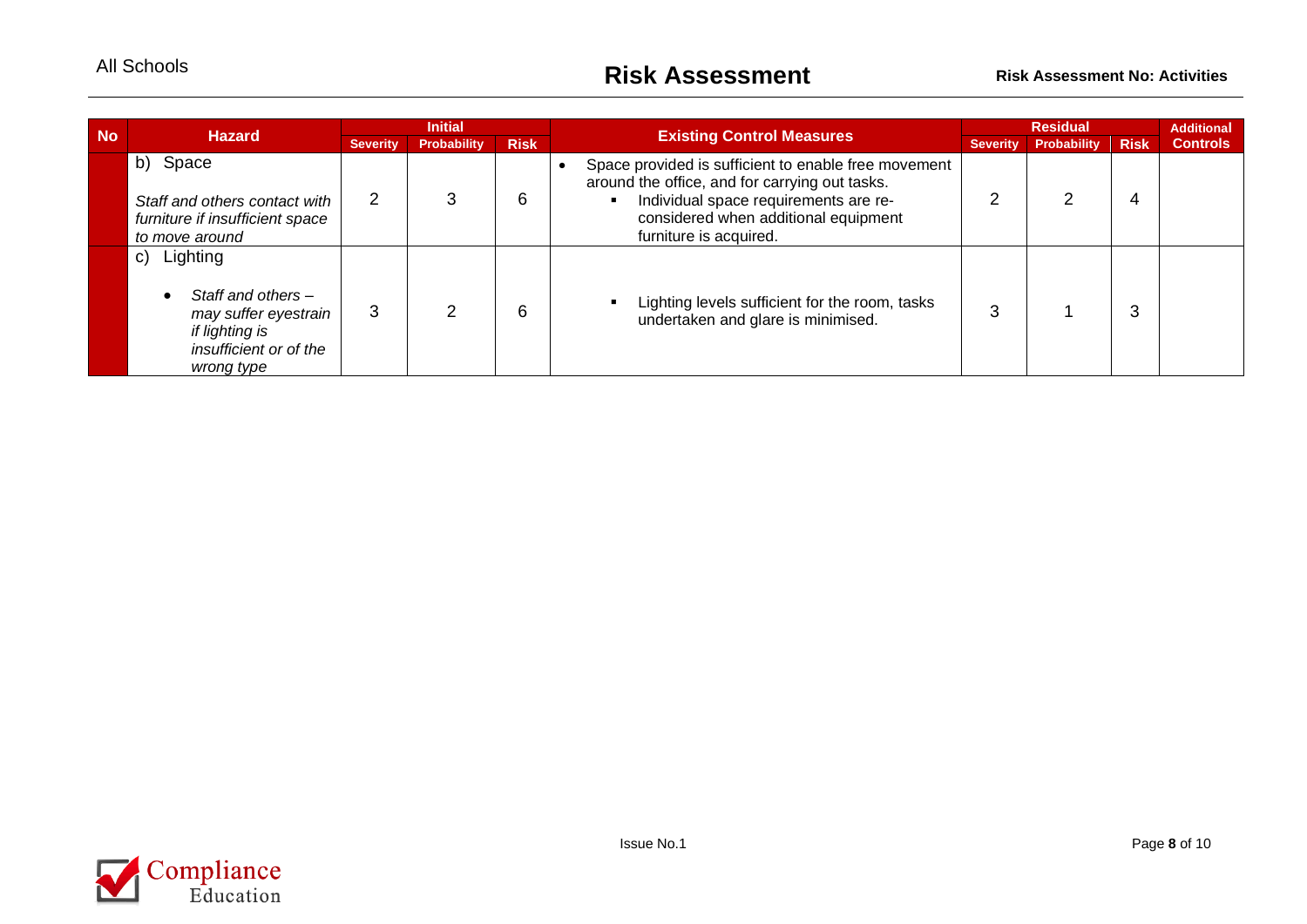|           |                       | <b>ACTION ARISING FROM RISK ASSESSMENT</b> |                           |                    |                          |
|-----------|-----------------------|--------------------------------------------|---------------------------|--------------------|--------------------------|
| <b>No</b> | <b>Risk</b><br>Rating | <b>Action Required:</b>                    | Person (s)<br>Responsible | <b>Target Date</b> | Date<br><b>Completed</b> |
|           |                       |                                            |                           |                    |                          |
|           |                       |                                            |                           |                    |                          |
|           |                       |                                            |                           |                    |                          |
|           |                       |                                            |                           |                    |                          |
|           |                       |                                            |                           |                    |                          |